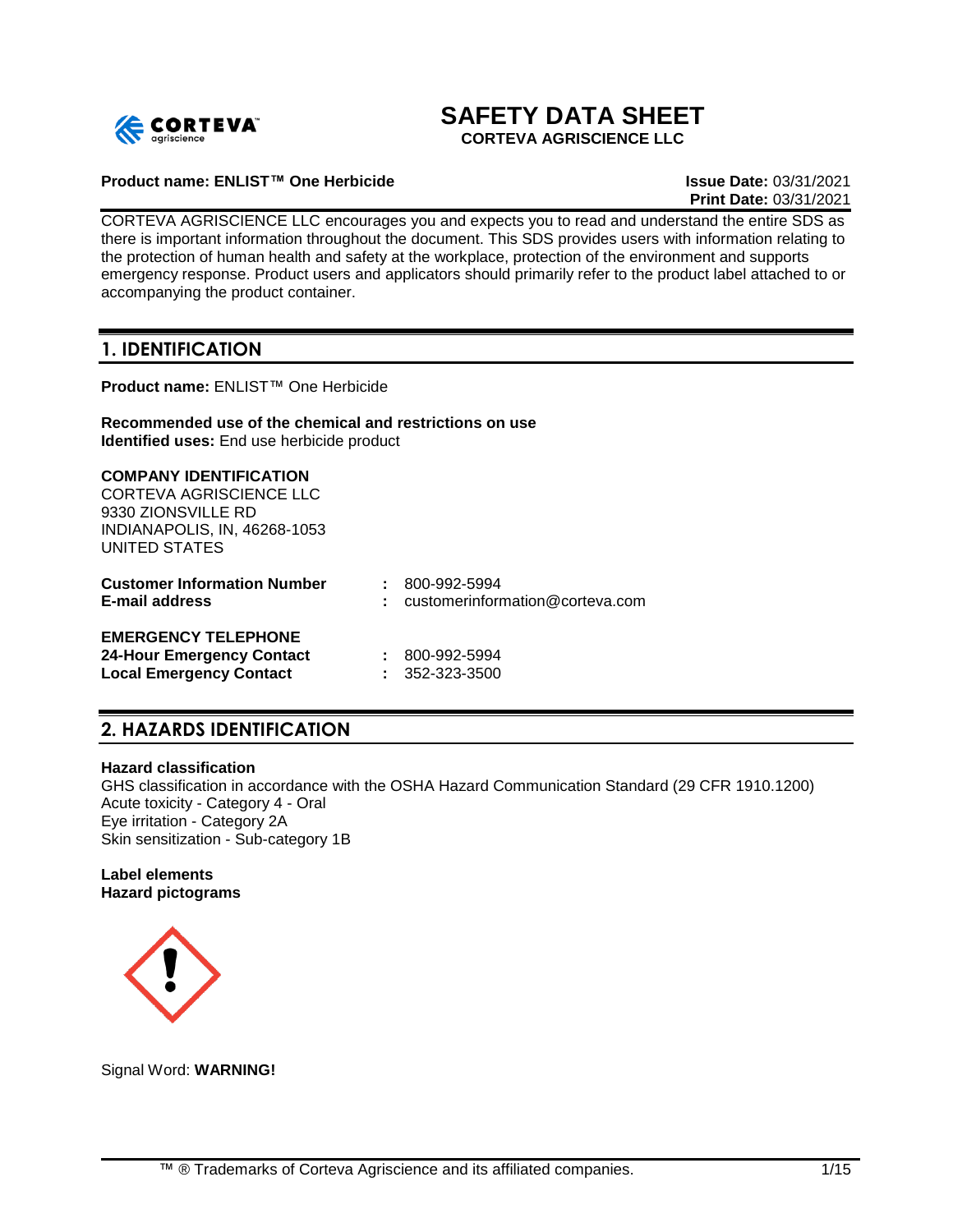## **Hazards**

Harmful if swallowed. May cause an allergic skin reaction. Causes serious eye irritation.

## **Precautionary statements**

#### **Prevention**

Avoid breathing dust/ fume/ gas/ mist/ vapours/ spray. Wash skin thoroughly after handling. Do not eat, drink or smoke when using this product. Contaminated work clothing should not be allowed out of the workplace. Wear protective gloves/ eye protection/ face protection.

### **Response**

IF SWALLOWED: Call a POISON CENTER/ doctor if you feel unwell. Rinse mouth. IF ON SKIN: Wash with plenty of soap and water. IF IN EYES: Rinse cautiously with water for several minutes. Remove contact lenses, if present and easy to do. Continue rinsing. If skin irritation or rash occurs: Get medical advice/ attention. If eye irritation persists: Get medical advice/ attention. Wash contaminated clothing before reuse.

## **Disposal**

Dispose of contents/ container to an approved waste disposal plant.

### **Other hazards**

No data available

## **3. COMPOSITION/INFORMATION ON INGREDIENTS**

| This product is a mixture.          |               |               |
|-------------------------------------|---------------|---------------|
| <b>Component</b>                    | <b>CASRN</b>  | Concentration |
|                                     |               |               |
| 2,4-D choline salt                  | 1048373-72-3  | 55.7%         |
| Glycerol                            | $56 - 81 - 5$ | 4.9%          |
| Dipropylene glycol monomethyl ether | 34590-94-8    | 3.0%          |
| <b>Balance</b>                      | Not available | 36.4%         |

## **4. FIRST AID MEASURES**

**Description of first aid measures General advice:**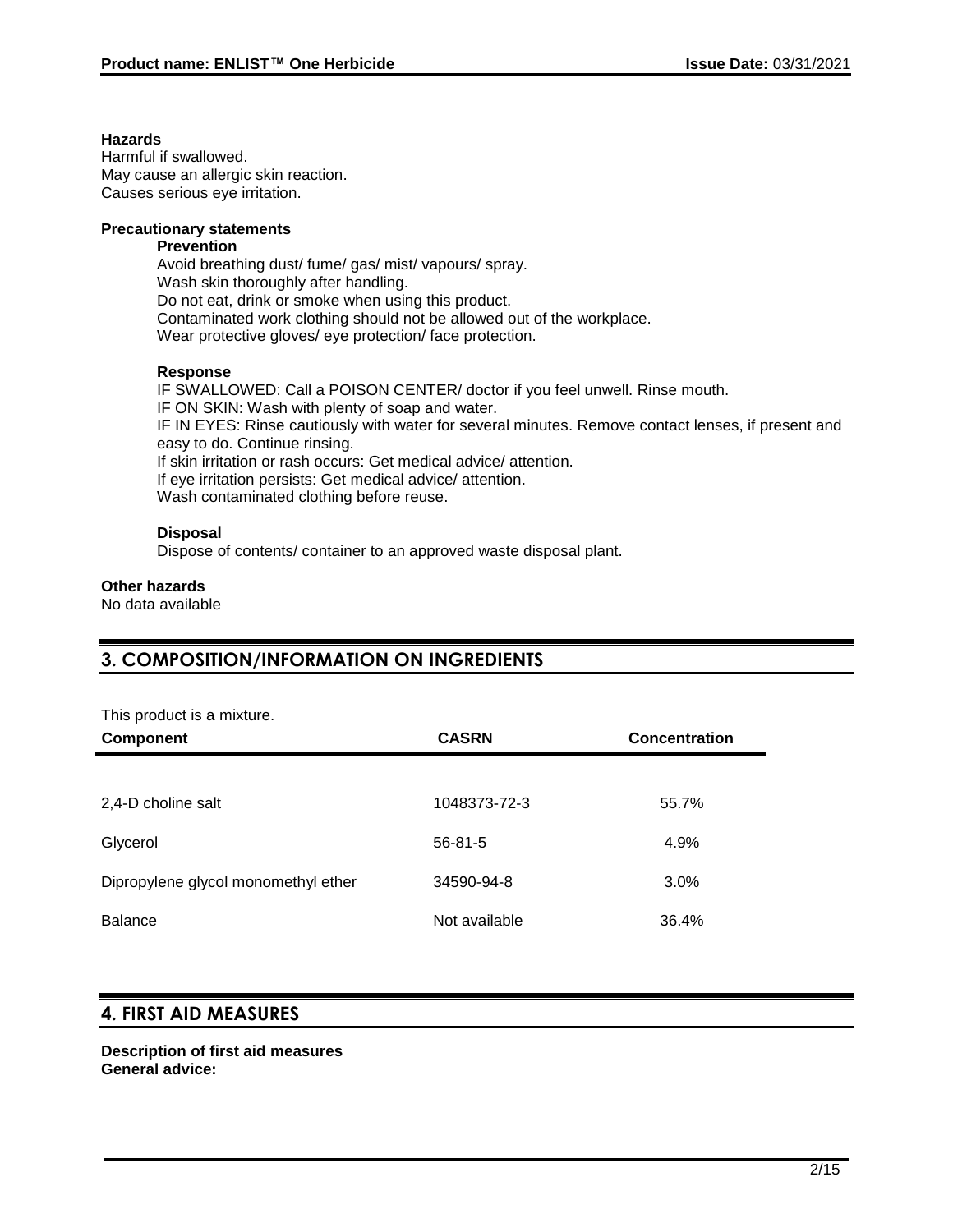First Aid responders should pay attention to self-protection and use the recommended protective clothing (chemical resistant gloves, splash protection). If potential for exposure exists refer to Section 8 for specific personal protective equipment.

**Inhalation:** Move person to fresh air. If person is not breathing, call an emergency responder or ambulance, then give artificial respiration; if by mouth to mouth use rescuer protection (pocket mask etc). Call a poison control center or doctor for treatment advice.

**Skin contact:** Take off contaminated clothing. Wash skin with soap and plenty of water for 15-20 minutes. Call a poison control center or doctor for treatment advice. Wash clothing before reuse. Shoes and other leather items which cannot be decontaminated should be disposed of properly.

**Eye contact:** Hold eyes open and rinse slowly and gently with water for 15-20 minutes. Remove contact lenses, if present, after the first 5 minutes, then continue rinsing eyes. Call a poison control center or doctor for treatment advice. Suitable emergency eye wash facility should be available in work area.

**Ingestion:** Immediately call a poison control center or doctor. Do not induce vomiting unless told to do so by a poison control center or doctor. Do not give any liquid to the person. Do not give anything by mouth to an unconscious person.

#### **Most important symptoms and effects, both acute and delayed:**

Aside from the information found under Description of first aid measures (above) and Indication of immediate medical attention and special treatment needed (below), any additional important symptoms and effects are described in Section 11: Toxicology Information.

### **Indication of any immediate medical attention and special treatment needed**

**Notes to physician:** No specific antidote. Treatment of exposure should be directed at the control of symptoms and the clinical condition of the patient. Have the Safety Data Sheet, and if available, the product container or label with you when calling a poison control center or doctor, or going for treatment.

## **5. FIRE-FIGHTING MEASURES**

**Suitable extinguishing media:** Water fog or fine spray. Dry chemical fire extinguishers. Carbon dioxide fire extinguishers. Foam. Do not use direct water stream. May spread fire. Alcohol resistant foams (ATC type) are preferred. General purpose synthetic foams (including AFFF) or protein foams may function, but will be less effective. Water fog, applied gently may be used as a blanket for fire extinguishment.

**Unsuitable extinguishing media:** No data available

## **Special hazards arising from the substance or mixture**

**Hazardous combustion products:** During a fire, smoke may contain the original material in addition to combustion products of varying composition which may be toxic and/or irritating. Combustion products may include and are not limited to: Carbon monoxide. Carbon dioxide.

**Unusual Fire and Explosion Hazards:** Violent steam generation or eruption may occur upon application of direct water stream to hot liquids.

#### **Advice for firefighters**

**Fire Fighting Procedures:** Keep people away. Isolate fire and deny unnecessary entry. Consider feasibility of a controlled burn to minimize environment damage. Foam fire extinguishing system is preferred because uncontrolled water can spread possible contamination. Burning liquids may be extinguished by dilution with water. Do not use direct water stream. May spread fire. Burning liquids may be moved by flushing with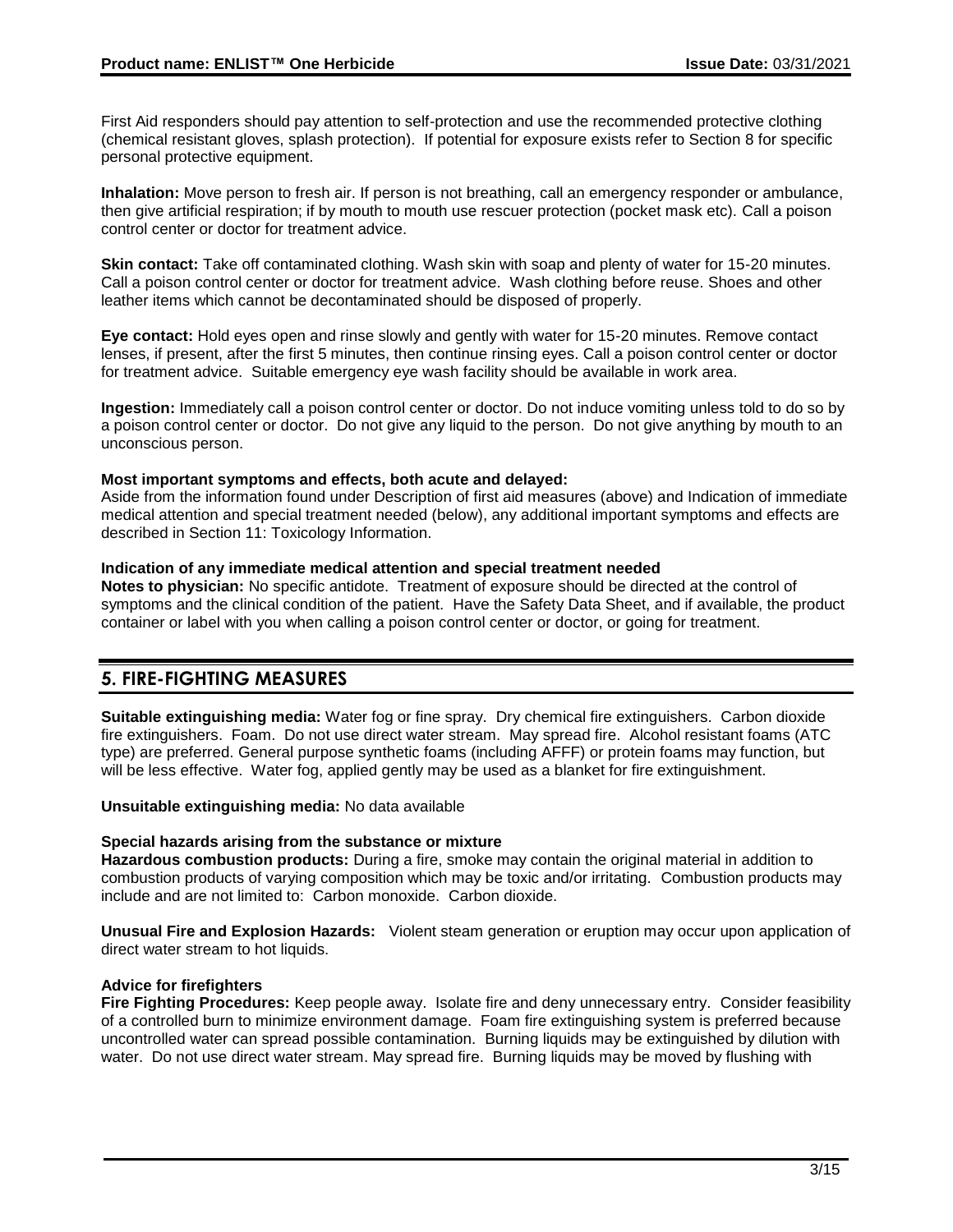water to protect personnel and minimize property damage. Water fog, applied gently may be used as a blanket for fire extinguishment.

**Special protective equipment for firefighters:** Wear positive-pressure self-contained breathing apparatus (SCBA) and protective fire fighting clothing (includes fire fighting helmet, coat, trousers, boots, and gloves). If protective equipment is not available or not used, fight fire from a protected location or safe distance.

## **6. ACCIDENTAL RELEASE MEASURES**

**Personal precautions, protective equipment and emergency procedures:** Isolate area. Keep unnecessary and unprotected personnel from entering the area. Refer to section 7, Handling, for additional precautionary measures. Ventilate area of leak or spill. Use appropriate safety equipment. For additional information, refer to Section 8, Exposure Controls and Personal Protection.

**Environmental precautions:** Prevent from entering into soil, ditches, sewers, waterways and/or groundwater. See Section 12, Ecological Information. Spills or discharge to natural waterways is likely to kill aquatic organisms.

**Methods and materials for containment and cleaning up:** Contain spilled material if possible. Small spills: Absorb with materials such as: Clay. Dirt. Sand. Sweep up. Collect in suitable and properly labeled containers. Large spills: Contact the company for clean-up assistance. See Section 13, Disposal Considerations, for additional information.

## **7. HANDLING AND STORAGE**

**Precautions for safe handling:** Keep out of reach of children. Do not swallow. Avoid prolonged or repeated contact with skin. Avoid contact with eyes, skin, and clothing. Avoid breathing vapor or mist. Wash thoroughly after handling. Keep container closed. Use with adequate ventilation. Containers, even those that have been emptied, can contain vapors. Do not cut, drill, grind, weld, or perform similar operations on or near empty containers. See Section 8, EXPOSURE CONTROLS AND PERSONAL PROTECTION.

**Conditions for safe storage:** Store in a dry place. Store in original container. Keep container tightly closed when not in use. Do not store near food, foodstuffs, drugs or potable water supplies.

## **8. EXPOSURE CONTROLS/PERSONAL PROTECTION**

## **Control parameters**

If exposure limits exist, they are listed below. If no exposure limits are displayed, then no values are applicable.

| <b>Component</b>   | <b>Regulation</b> | <b>Type of listing</b>        | <b>Value/Notation</b> |
|--------------------|-------------------|-------------------------------|-----------------------|
| 2,4-D choline salt | Dow IHG           | TWA                           | $10 \text{ mg/m}$     |
| Glycerol           |                   | OSHA Z-1 TWA mist, respirable | $5 \text{ mg/m}$      |
|                    |                   | fraction                      |                       |
|                    | OSHA Z-1          | TWA mist, total dust          | $15 \text{ mg/m}$     |
| Dipropylene glycol | Dow IHG           | TWA                           | 10 ppm                |
| monomethyl ether   |                   |                               |                       |
|                    | Dow IHG           | TWA                           | <b>SKIN</b>           |
|                    | Dow IHG           | <b>STEL</b>                   | 30 ppm                |
|                    | Dow IHG           | <b>STEL</b>                   | <b>SKIN</b>           |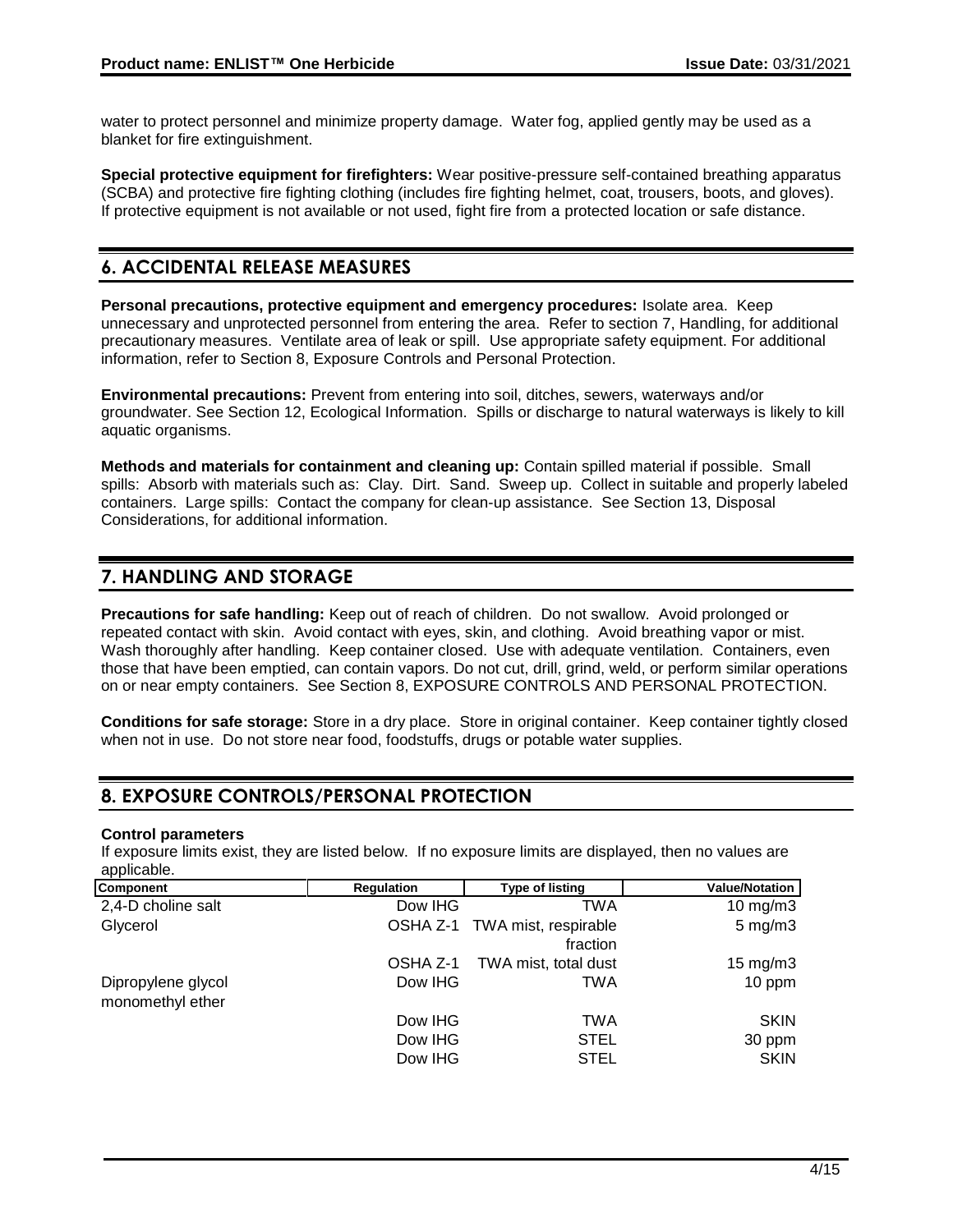| <b>ACGIH</b> | <b>TWA</b>  |                   | $100$ ppm   |
|--------------|-------------|-------------------|-------------|
| <b>ACGIH</b> | <b>TWA</b>  |                   | <b>SKIN</b> |
| <b>ACGIH</b> | <b>STEL</b> |                   | 150 ppm     |
| OSHA Z-1     | <b>TWA</b>  | 600 mg/m3 100 ppm |             |
| <b>ACGIH</b> | <b>STEL</b> |                   | <b>SKIN</b> |
| OSHA Z-1     | <b>TWA</b>  |                   | <b>SKIN</b> |
| NIOSH REL    | <b>TWA</b>  | 600 mg/m3 100 ppm |             |
| NIOSH REL    | SТ          | 900 mg/m3 150 ppm |             |
|              |             |                   |             |

RECOMMENDATIONS IN THIS SECTION ARE FOR MANUFACTURING, COMMERCIAL BLENDING AND PACKAGING WORKERS. APPLICATORS AND HANDLERS SHOULD SEE THE PRODUCT LABEL FOR PROPER PERSONAL PROTECTIVE EQUIPMENT AND CLOTHING.

#### **Exposure controls**

**Engineering controls:** Use local exhaust ventilation, or other engineering controls to maintain airborne levels below exposure limit requirements or guidelines. If there are no applicable exposure limit requirements or guidelines, general ventilation should be sufficient for most operations. Local exhaust ventilation may be necessary for some operations.

#### **Individual protection measures**

**Eye/face protection:** Use chemical goggles.

#### **Skin protection**

**Hand protection:** Use gloves chemically resistant to this material. Examples of preferred glove barrier materials include: Butyl rubber. Natural rubber ("latex"). Neoprene. Nitrile/butadiene rubber ("nitrile" or "NBR"). Polyethylene. Ethyl vinyl alcohol laminate ("EVAL"). Polyvinyl chloride ("PVC" or "vinyl"). NOTICE: The selection of a specific glove for a particular application and duration of use in a workplace should also take into account all relevant workplace factors such as, but not limited to: Other chemicals which may be handled, physical requirements (cut/puncture protection, dexterity, thermal protection), potential body reactions to glove materials, as well as the instructions/specifications provided by the glove supplier.

**Other protection:** Use protective clothing chemically resistant to this material. Selection of specific items such as face shield, boots, apron, or full body suit will depend on the task.

**Respiratory protection:** Respiratory protection should be worn when there is a potential to exceed the exposure limit requirements or guidelines. If there are no applicable exposure limit requirements or guidelines, wear respiratory protection when adverse effects, such as respiratory irritation or discomfort have been experienced, or where indicated by your risk assessment process. For most conditions no respiratory protection should be needed; however, if discomfort is experienced, use an approved air-purifying respirator.

The following should be effective types of air-purifying respirators: Organic vapor cartridge with a particulate pre-filter.

## **9. PHYSICAL AND CHEMICAL PROPERTIES**

## **Appearance**

**Physical state** Liquid. **Odor** Characteristic **Odor Threshold** No data available

**Color** Green to brown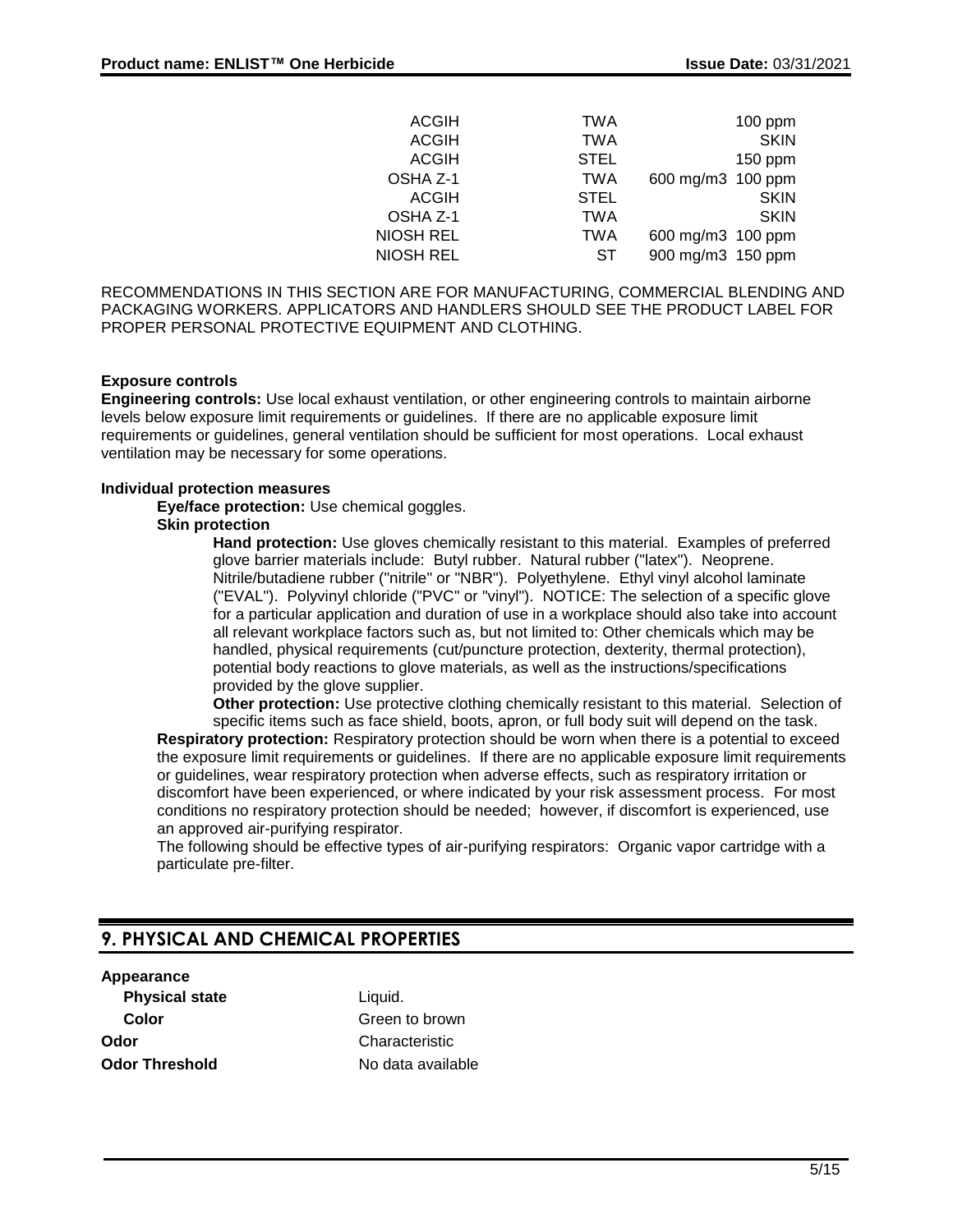| рH                                                | 5.27 pH Electrode 1% Aqueous solution                                    |
|---------------------------------------------------|--------------------------------------------------------------------------|
| <b>Melting point/range</b>                        | Not applicable                                                           |
| <b>Freezing point</b>                             | No data available                                                        |
| Boiling point (760 mmHg)                          | No data available                                                        |
| <b>Flash point</b>                                | closed cup > 100 °C $($ > 212 °F) Pensky-Martens Closed Cup<br>ASTM D 93 |
| <b>Evaporation Rate (Butyl Acetate</b><br>$= 1$   | No data available                                                        |
| <b>Flammability (solid, gas)</b>                  | No data available                                                        |
| Lower explosion limit                             | No data available                                                        |
| <b>Upper explosion limit</b>                      | No data available                                                        |
| <b>Vapor Pressure</b>                             | No data available                                                        |
| <b>Relative Vapor Density (air = 1)</b>           | No data available                                                        |
| <b>Relative Density (water = 1)</b>               | No data available                                                        |
| <b>Water solubility</b>                           | No data available                                                        |
| <b>Partition coefficient: n-</b><br>octanol/water | No data available                                                        |
| <b>Auto-ignition temperature</b>                  | No data available                                                        |
| <b>Decomposition temperature</b>                  | No data available                                                        |
| <b>Dynamic Viscosity</b>                          | 63.3 mPa.s at 20 °C (68 °F) 23.6 mPa.s at 40 °C (104 °F)                 |
| <b>Kinematic Viscosity</b>                        | No data available                                                        |
| <b>Explosive properties</b>                       | No                                                                       |
| <b>Oxidizing properties</b>                       | No significant increase (>5C) in temperature.                            |
| <b>Liquid Density</b>                             | 1.1934 g/ml at 20 °C (68 °F) Digital density meter                       |
| <b>Molecular weight</b>                           | No data available                                                        |

NOTE: The physical data presented above are typical values and should not be construed as a specification.

## **10. STABILITY AND REACTIVITY**

**Reactivity:** No dangerous reaction known under conditions of normal use.

**Chemical stability:** Stable.

**Possibility of hazardous reactions:** Polymerization will not occur.

**Conditions to avoid:** Exposure to elevated temperatures can cause product to decompose.

**Incompatible materials:** Avoid contact with oxidizing materials. Avoid contact with: Acids. Bases.

**Hazardous decomposition products:** Decomposition products depend upon temperature, air supply and the presence of other materials.

## **11. TOXICOLOGICAL INFORMATION**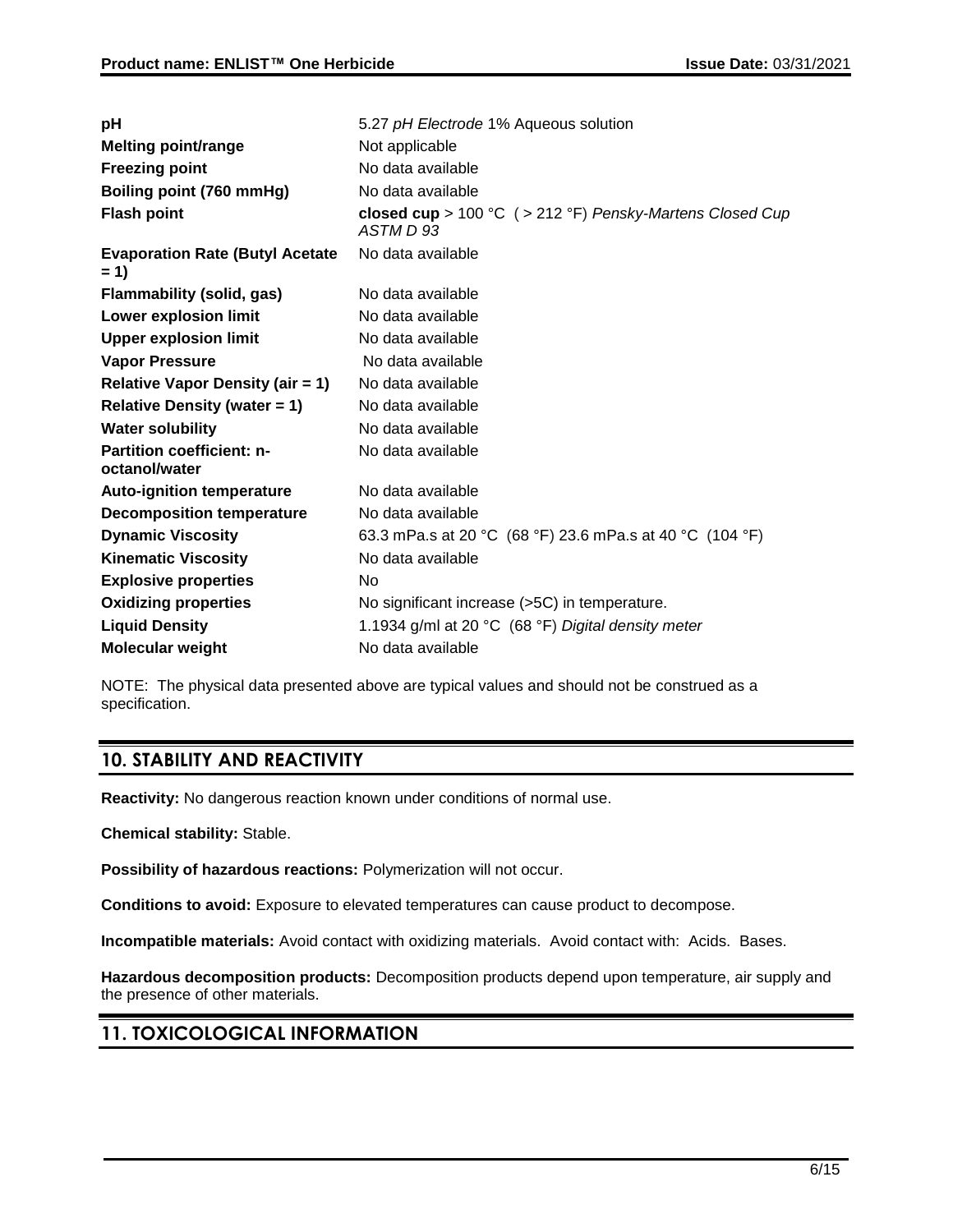*Toxicological information appears in this section when such data is available.*

#### **Acute toxicity**

## **Acute oral toxicity**

Moderate toxicity if swallowed. Small amounts swallowed incidentally as a result of normal handling operations are not likely to cause injury; however, swallowing larger amounts may cause serious injury, even death.

#### As product:

LD50, Rat, female, 500 mg/kg OECD Test Guideline 423

#### **Acute dermal toxicity**

Prolonged skin contact is unlikely to result in absorption of harmful amounts.

#### As product:

LD50, Rat, male and female, > 2,000 mg/kg No deaths occurred at this concentration.

#### **Acute inhalation toxicity**

No adverse effects are anticipated from single exposure to mist. Based on the available data, respiratory irritation was not observed.

#### As product:

LC50, Rat, male and female, 4 Hour, dust/mist, > 5.97 mg/l No deaths occurred at this concentration.

#### **Skin corrosion/irritation**

Brief contact may cause slight skin irritation with local redness.

#### **Serious eye damage/eye irritation**

May cause moderate eye irritation. May cause slight corneal injury.

#### **Sensitization**

Has demonstrated the potential for contact allergy in mice.

#### **Specific Target Organ Systemic Toxicity (Single Exposure)**

Evaluation of available data suggests that this material is not an STOT-SE toxicant.

#### **Specific Target Organ Systemic Toxicity (Repeated Exposure)**

For similar active ingredient(s). 2,4-Dichlorophenoxyacetic acid. In animals, effects have been reported on the following organs: Kidney. Liver. Muscles. Gastrointestinal tract. Observations in animals include: Gastrointestinal irritation. Vomiting.

For the minor component(s): Symptoms of excessive exposure may be anesthetic or narcotic effects; dizziness and drowsiness may be observed.

Excessive exposure to glycerine may cause increased fat levels in blood.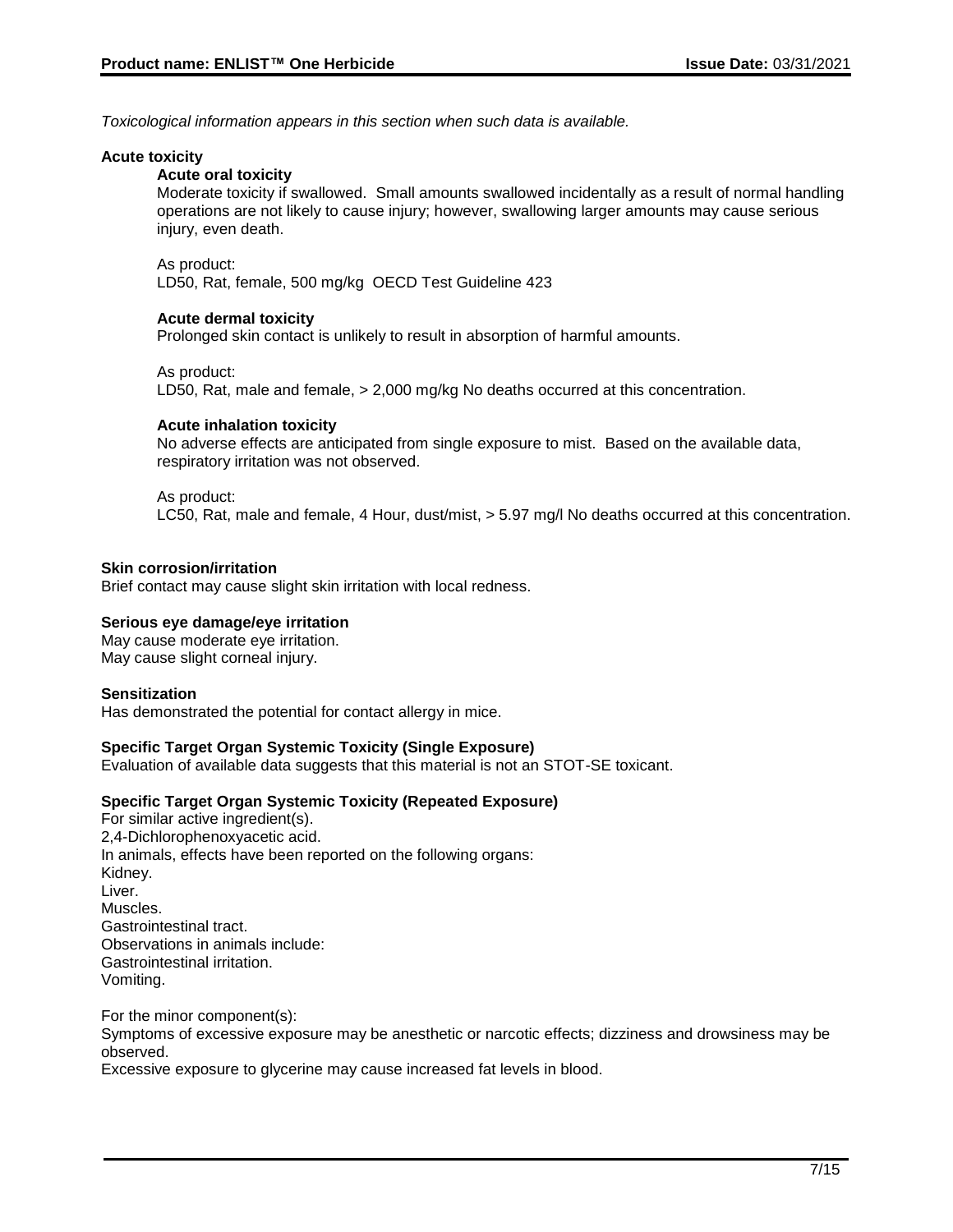## **Carcinogenicity**

For similar active ingredient(s). There is no evidence of carcinogenicity in laboratory animal toxicity studies. While some epidemiological studies report a positive association between 2,4-D exposure and cancer, a weight of evidence analysis of the epidemiology data across studies reveals no indication that 2,4-D causes cancer in humans.

## **Teratogenicity**

For similar active ingredient(s). 2,4-Dichlorophenoxyacetic acid. Has been toxic to the fetus in laboratory animals at doses toxic to the mother. Did not cause birth defects in laboratory animals.

### **Reproductive toxicity**

For similar active ingredient(s). 2,4-Dichlorophenoxyacetic acid. In laboratory animals, excessive doses toxic to the parent animals caused decreased weight and survival of offspring.

For the minor component(s): In laboratory animal studies, effects on reproduction have been seen only at doses that produced significant toxicity to the parent animals. Reproductive effects seen in female animals are believed to be due to altered nutritional states resulting from extremely high doses of glycerine given in the diet. Similar effects have been seen in animals fed synthetic diets.

### **Mutagenicity**

For similar active ingredient(s). 2,4-Dichlorophenoxyacetic acid. In vitro genetic toxicity studies were predominantly negative. Animal genetic toxicity studies were predominantly negative.

### **Aspiration Hazard**

Based on physical properties, not likely to be an aspiration hazard.

## **12. ECOLOGICAL INFORMATION**

*Ecotoxicological information appears in this section when such data is available.*

## **Toxicity**

## **2,4-D choline salt**

#### **Acute toxicity to fish**

For similar active ingredient(s). Material is highly toxic to aquatic organisms on an acute basis (LC50/EC50 between 0.1 and 1 mg/L in the most sensitive species tested). For similar active ingredient(s). LC50, Poecilia reticulata (guppy), static test, 96 Hour, 8.4 - 70.7 mg/l

## **Acute toxicity to aquatic invertebrates**

For the active ingredient(s): LC50, stonefly Pteronarcys californica, static test, 96 Hour, 1.6 - 15 mg/l

#### **Acute toxicity to algae/aquatic plants**

For similar material(s): EC50, Pseudokirchneriella subcapitata (green algae), static test, 96 Hour, 24.2 mg/l For similar material(s): EC50, Lemna gibba, 14 d, 0.58 mg/l

## **Chronic toxicity to fish**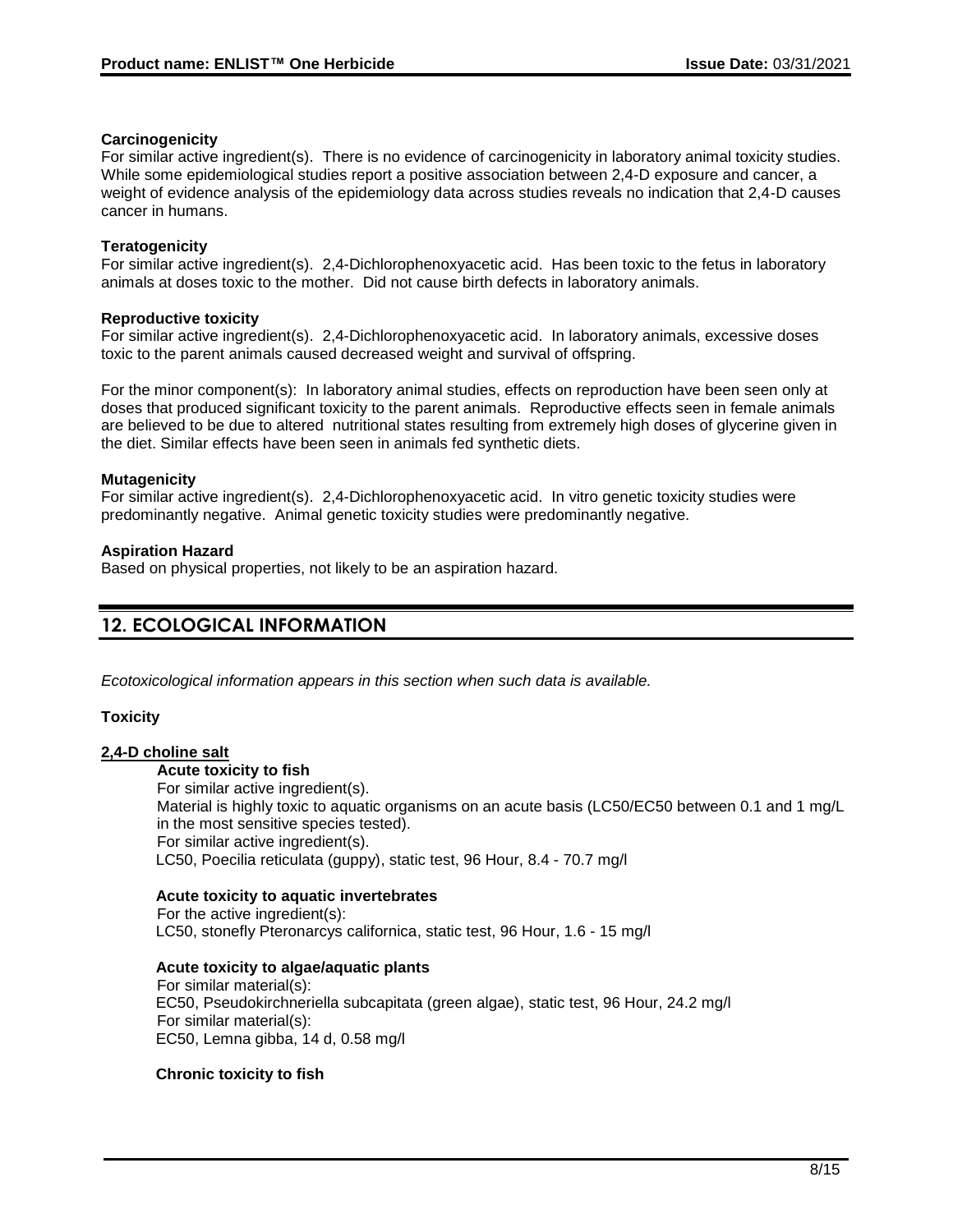NOEC, Pimephales promelas (fathead minnow), 32 d, growth, 63.4 mg/l

### **Chronic toxicity to aquatic invertebrates**

Information refers to the main component. NOEC, Daphnia magna (Water flea), 21 d, number of offspring, 79 mg/l

#### **Toxicity to Above Ground Organisms**

For similar active ingredient(s). Material is slightly toxic to birds on an acute basis (LD50 between 501 and 2000 mg/kg). Material is practically non-toxic to birds on a dietary basis (LC50 > 5000 ppm). For similar active ingredient(s). dietary LC50, Colinus virginianus (Bobwhite quail), > 5620mg/kg diet. For similar active ingredient(s). oral LD50, Anas platyrhynchos (Mallard duck), > 500mg/kg bodyweight. For similar active ingredient(s). oral LD50, Apis mellifera (bees), 94micrograms/bee

#### **Glycerol**

### **Acute toxicity to fish**

Material is practically non-toxic to aquatic organisms on an acute basis (LC50/EC50/EL50/LL50 >100 mg/L in the most sensitive species tested).

LC50, Pimephales promelas (fathead minnow), static test, 96 Hour, >= 885 mg/l, Method Not Specified.

#### **Acute toxicity to aquatic invertebrates**

LC50, Daphnia magna (Water flea), static test, 48 Hour, 1,955 mg/l, Method Not Specified.

#### **Acute toxicity to algae/aquatic plants**

EC50, Other, static test, 192 Hour, Growth inhibition (cell density reduction), 2,900 mg/l, Method Not Specified.

#### **Toxicity to bacteria**

EC50, activated sludge, 3 Hour, > 1,000 mg/l, OECD 209 Test

#### **Dipropylene glycol monomethyl ether**

#### **Acute toxicity to fish**

Material is practically non-toxic to aquatic organisms on an acute basis (LC50/EC50/EL50/LL50 >100 mg/L in the most sensitive species tested).

LC50, Poecilia reticulata (guppy), static test, 96 Hour, > 1,000 mg/l, OECD Test Guideline 203 or **Equivalent** 

#### **Acute toxicity to aquatic invertebrates**

LC50, Daphnia magna (Water flea), static test, 48 Hour, 1,919 mg/l, OECD Test Guideline 202 or **Equivalent** 

LC50, Crangon crangon (shrimp), semi-static test, 96 Hour, > 1,000 mg/l, OECD Test Guideline 202 or Equivalent

LC50, copepod Acartia tonsa, static test, 48 Hour, 2,070 mg/l, ISO TC147/SC5/WG2

#### **Acute toxicity to algae/aquatic plants**

ErC50, Pseudokirchneriella subcapitata (green algae), static test, 96 Hour, Biomass, > 969 mg/l, OECD Test Guideline 201 or Equivalent

#### **Toxicity to bacteria**

EC10, Pseudomonas putida, 18 Hour, 4,168 mg/l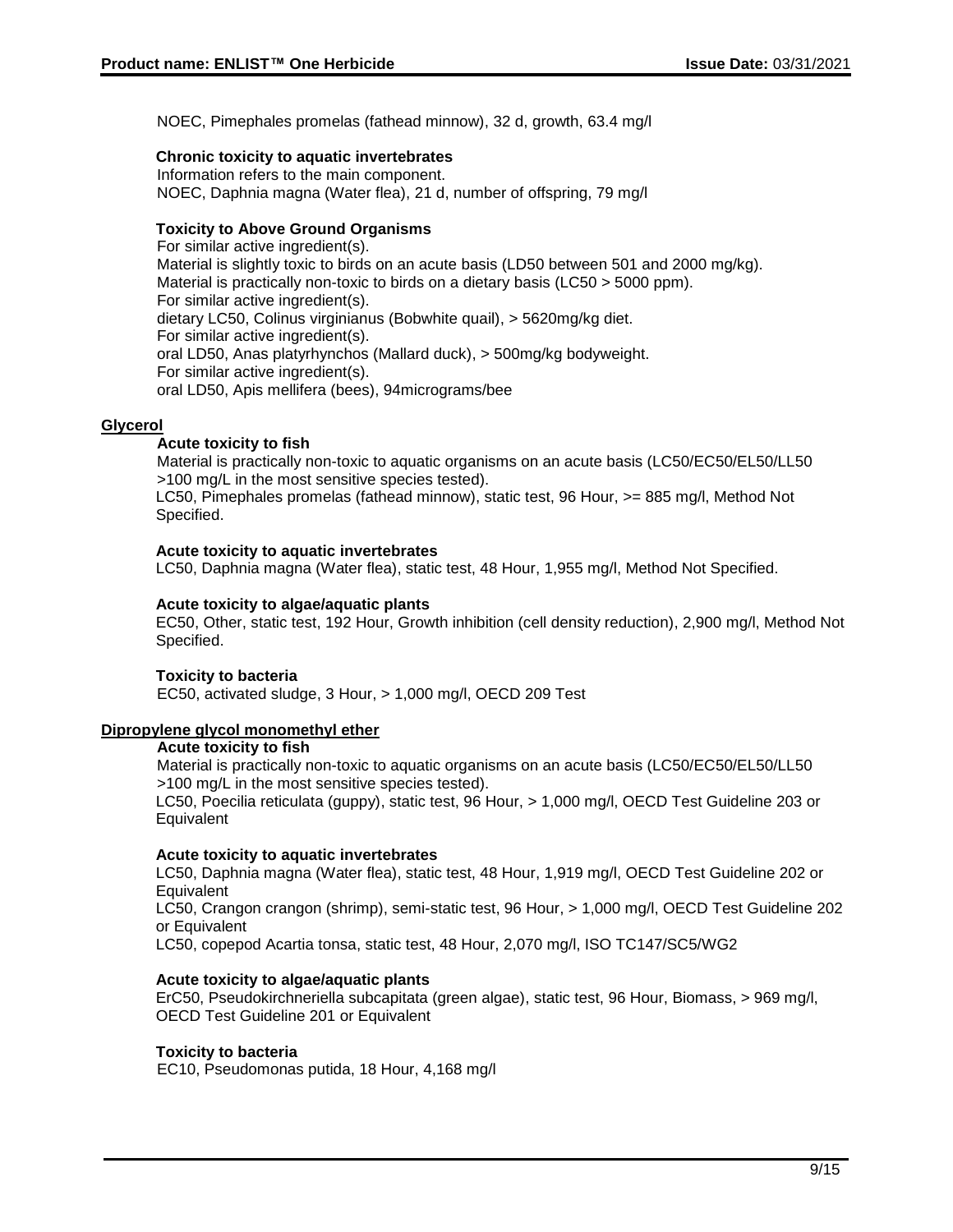#### **Chronic toxicity to aquatic invertebrates**

NOEC, Daphnia magna (Water flea), flow-through test, 22 d, > 0.5 mg/l LOEC, Daphnia magna (Water flea), flow-through test, 22 d, > 0.5 mg/l MATC (Maximum Acceptable Toxicant Level), Daphnia magna (Water flea), flow-through test, 22 d, > 0.5 mg/l

#### **Balance**

#### **Acute toxicity to fish**

No relevant data found.

#### **Persistence and degradability**

#### **2,4-D choline salt**

**Biodegradability:** For similar active ingredient(s). Biodegradation under aerobic static laboratory conditions is high (BOD20 or BOD28/ThOD > 40%).

#### **Glycerol**

**Biodegradability:** Material is readily biodegradable. Passes OECD test(s) for ready biodegradability. 10-day Window: Not applicable **Biodegradation:** 63 % **Exposure time:** 14 d **Method:** OECD Test Guideline 301C or Equivalent

#### **Theoretical Oxygen Demand:** 1.22 mg/mg

#### **Dipropylene glycol monomethyl ether**

**Biodegradability:** Material is readily biodegradable. Passes OECD test(s) for ready biodegradability. Material is ultimately biodegradable (reaches > 70% mineralization in OECD test(s) for inherent biodegradability). 10-day Window: Pass **Biodegradation:** 75 % **Exposure time:** 28 d **Method:** OECD Test Guideline 301F or Equivalent

**Theoretical Oxygen Demand:** 2.06 mg/mg

#### **Chemical Oxygen Demand:** 2.02 mg/mg Dichromate

#### **Biological oxygen demand (BOD)**

| <b>Incubation</b><br>Time | <b>BOD</b> |
|---------------------------|------------|
| 5 d                       | 0 %        |
| 10 d                      | 0 %        |
| 20 d                      | 31.6%      |

#### **Photodegradation**

**Test Type:** Half-life (indirect photolysis) **Sensitization:** OH radicals **Atmospheric half-life:** 3.4 - 10.4 Hour **Method:** Estimated.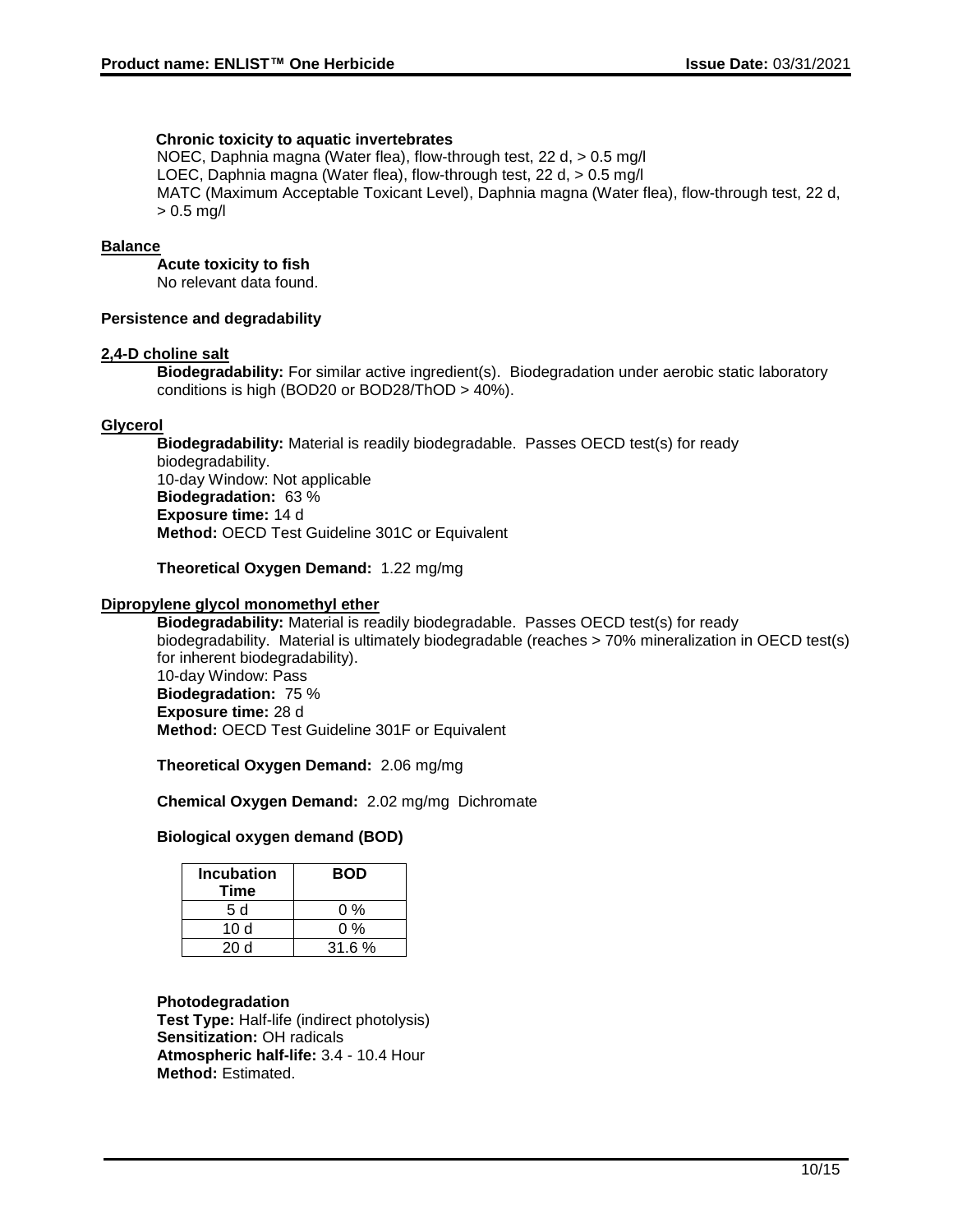### **Balance**

**Biodegradability:** No relevant data found.

### **Bioaccumulative potential**

### **2,4-D choline salt**

**Bioaccumulation:** For similar active ingredient(s). Bioconcentration potential is low (BCF < 100 or Log Pow  $<$  3).

### **Glycerol**

**Bioaccumulation:** Bioconcentration potential is low (BCF < 100 or Log Pow < 3). **Partition coefficient: n-octanol/water(log Pow):** -1.76 at 20 °C Measured

### **Dipropylene glycol monomethyl ether**

**Bioaccumulation:** Bioconcentration potential is low (BCF < 100 or Log Pow < 3). **Partition coefficient: n-octanol/water(log Pow):** 1.01 Measured

## **Balance**

**Bioaccumulation:** No relevant data found.

### **Mobility in soil**

#### **2,4-D choline salt**

For similar active ingredient(s). Potential for mobility in soil is high (Koc between 50 and 150). **Partition coefficient (Koc):** 20 - 136 Measured

### **Glycerol**

Potential for mobility in soil is very high (Koc between 0 and 50). Given its very low Henry's constant, volatilization from natural bodies of water or moist soil is not expected to be an important fate process. **Partition coefficient (Koc):** 1 Estimated.

#### **Dipropylene glycol monomethyl ether**

Given its very low Henry's constant, volatilization from natural bodies of water or moist soil is not expected to be an important fate process. Potential for mobility in soil is very high (Koc between 0 and 50). **Partition coefficient (Koc):** 0.28 Estimated.

## **Balance**

No relevant data found.

## **13. DISPOSAL CONSIDERATIONS**

**Disposal methods:** If wastes and/or containers cannot be disposed of according to the product label directions, disposal of this material must be in accordance with your local or area regulatory authorities. This information presented below only applies to the material as supplied. The identification based on characteristic(s) or listing may not apply if the material has been used or otherwise contaminated. It is the responsibility of the waste generator to determine the toxicity and physical properties of the material generated to determine the proper waste identification and disposal methods in compliance with applicable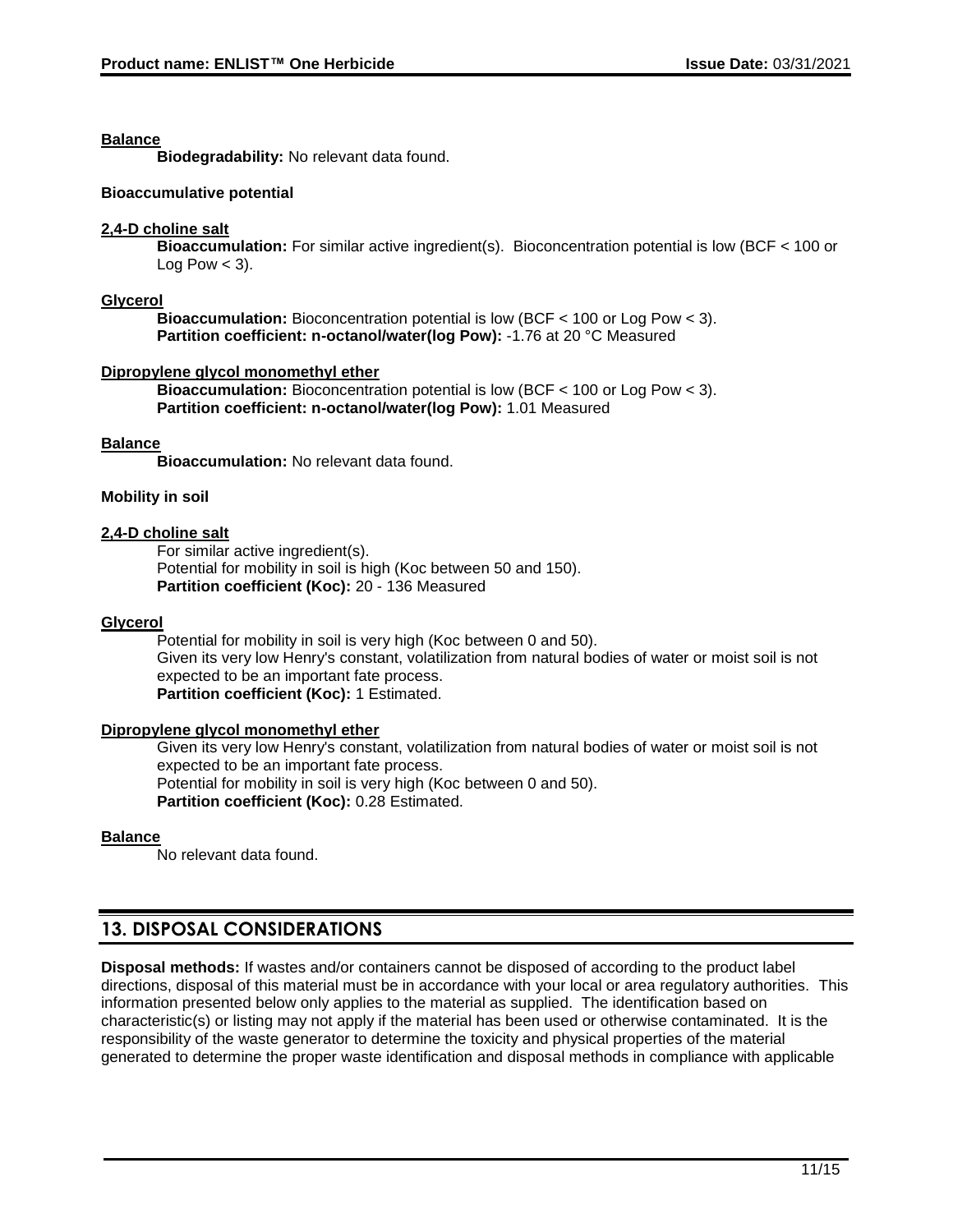regulations. If the material as supplied becomes a waste, follow all applicable regional, national and local laws.

## **14. TRANSPORT INFORMATION**

| <b>DOT</b> |                                                       |                                                                               |
|------------|-------------------------------------------------------|-------------------------------------------------------------------------------|
|            | Proper shipping name                                  | Environmentally hazardous substance, liquid, n.o.s. (2,4-D)                   |
|            | <b>UN number</b>                                      | choline salt)<br><b>UN 3082</b>                                               |
|            | <b>Class</b>                                          | 9                                                                             |
|            | <b>Packing group</b>                                  | Ш                                                                             |
|            | <b>Reportable Quantity</b>                            | 2,4-D choline salt                                                            |
|            |                                                       |                                                                               |
|            | <b>Classification for SEA transport (IMO-IMDG):</b>   |                                                                               |
|            | Proper shipping name                                  | ENVIRONMENTALLY HAZARDOUS SUBSTANCE, LIQUID,<br>$N.O.S.(2,4-D)$ choline salt) |
|            | <b>UN number</b>                                      | <b>UN 3082</b>                                                                |
|            | Class                                                 | 9                                                                             |
|            | <b>Packing group</b>                                  | Ш                                                                             |
|            | <b>Marine pollutant</b>                               | 2.4-D choline salt                                                            |
|            | <b>Transport in bulk</b>                              | Consult IMO regulations before transporting ocean bulk                        |
|            | according to Annex I or II<br>of MARPOL 73/78 and the |                                                                               |
|            | <b>IBC or IGC Code</b>                                |                                                                               |
|            |                                                       |                                                                               |
|            | <b>Classification for AIR transport (IATA/ICAO):</b>  |                                                                               |
|            | Proper shipping name                                  | Environmentally hazardous substance, liquid, n.o.s. (2,4-D)<br>choline salt)  |
|            | <b>UN number</b>                                      | <b>UN 3082</b>                                                                |
|            | Class                                                 | 9                                                                             |
|            | Packing group                                         | Ш                                                                             |
|            |                                                       |                                                                               |

#### **Further information:**

Marine Pollutants assigned UN number 3077 and 3082 in single or combination packaging containing a net quantity per single or inner packaging of 5 L or less for liquids or having a net mass per single or inner packaging of 5 KG or less for solids may be transported as non-dangerous goods as provided in section 2.10.2.7 of IMDG code, IATA special provision A197, and ADR/RID special provision 375.

This information is not intended to convey all specific regulatory or operational requirements/information relating to this product. Transportation classifications may vary by container volume and may be influenced by regional or country variations in regulations. Additional transportation system information can be obtained through an authorized sales or customer service representative. It is the responsibility of the transporting organization to follow all applicable laws, regulations and rules relating to the transportation of the material.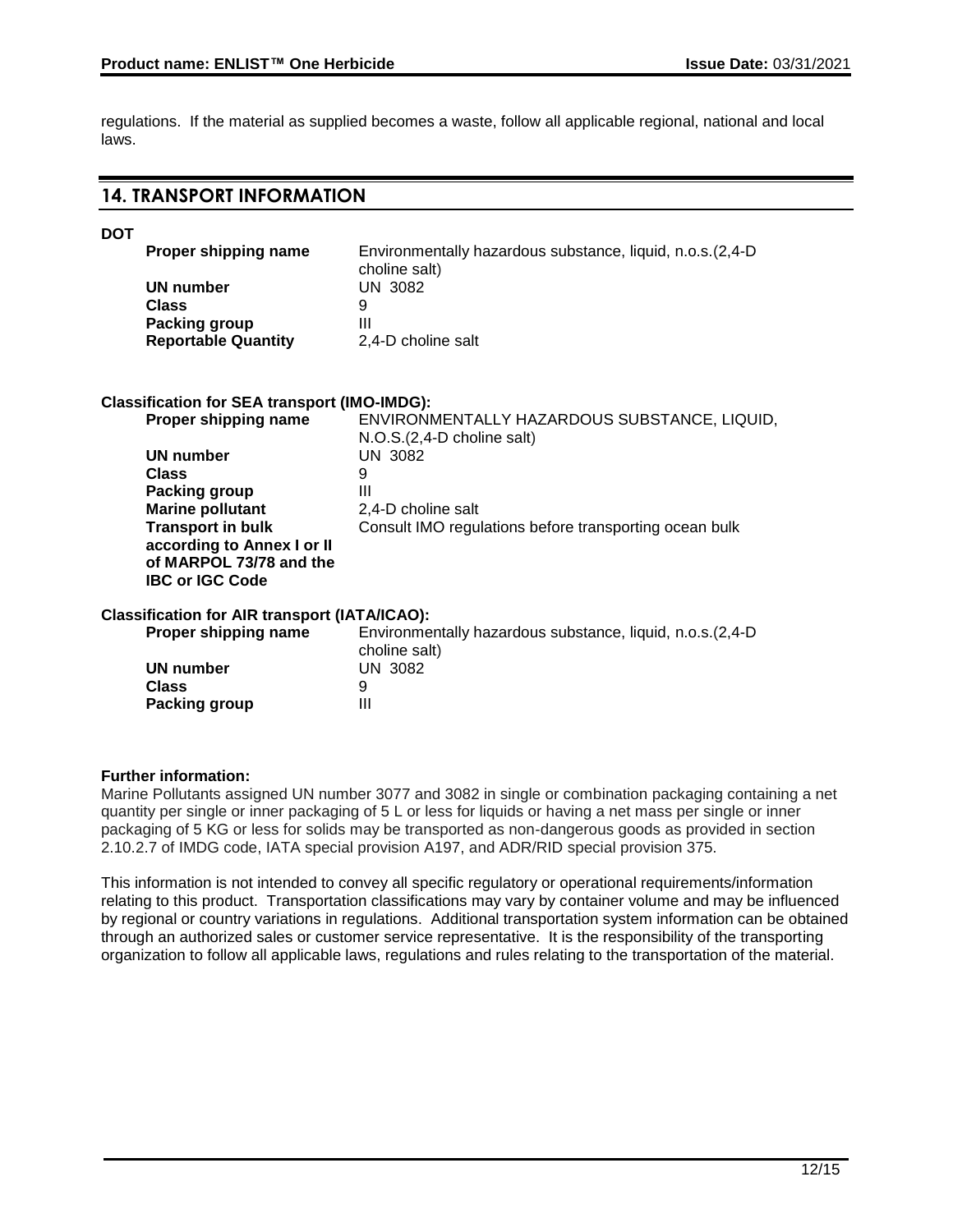## **15. REGULATORY INFORMATION**

#### **Superfund Amendments and Reauthorization Act of 1986 Title III (Emergency Planning and Community Right-to-Know Act of 1986) Sections 311 and 312**

Respiratory or skin sensitisation Serious eye damage or eye irritation Acute toxicity (any route of exposure)

#### **Superfund Amendments and Reauthorization Act of 1986 Title III (Emergency Planning and Community Right-to-Know Act of 1986) Section 313**

This material does not contain any chemical components with known CAS numbers that exceed the threshold (De Minimis) reporting levels established by SARA Title III, Section 313.

#### **Pennsylvania Right To Know**

The following chemicals are listed because of the additional requirements of Pennsylvania law:

| <b>Components</b>                   | <b>CASRN</b> |
|-------------------------------------|--------------|
| Glvcerol                            | 56-81-5      |
| Dipropylene glycol monomethyl ether | 34590-94-8   |

### **California Prop. 65**

This product does not contain any chemicals known to State of California to cause cancer, birth defects, or any other reproductive harm.

### **United States TSCA Inventory (TSCA)**

This product contains chemical substance(s) exempt from U.S. EPA TSCA Inventory requirements. It is regulated as a pesticide subject to Federal Insecticide, Fungicide, and Rodenticide Act (FIFRA) requirements.

#### **Federal Insecticide, Fungicide and Rodenticide Act**

EPA Registration Number: 62719-695

This chemical is a pesticide product registered by the Environmental Protection Agency and is subject to certain labeling requirements under federal pesticide law. These requirements differ from the classification criteria and hazard information required for safety data sheets, and for workplace labels of non-pesticide chemicals. Following is the hazard information as required on the pesticide label:

#### WARNING

Causes substantial but temporary eye injury Harmful if swallowed Prolonged or frequently repeated skin contact may cause allergic reactions in some individuals.

## **16. OTHER INFORMATION**

**Hazard Rating System**

**NFPA**

**Health Flammability Instability**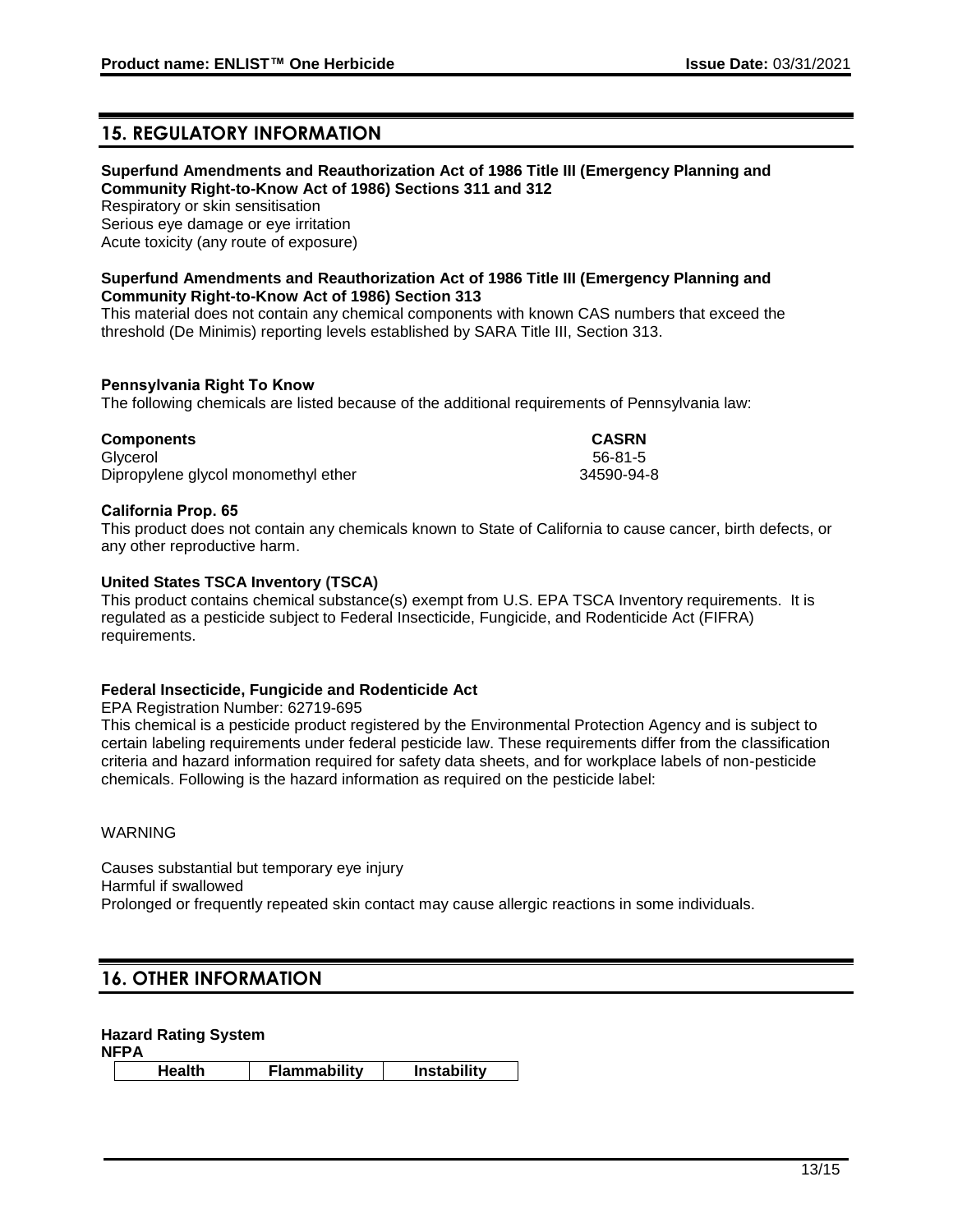1 1 0

### **Revision**

Identification Number: 99082460 / Issue Date: 03/31/2021 / Version: 3.0 DAS Code: GF-3335

Most recent revision(s) are noted by the bold, double bars in left-hand margin throughout this document.

#### **Legend**

| <b>ACGIH</b>           | USA. ACGIH Threshold Limit Values (TLV)                                      |
|------------------------|------------------------------------------------------------------------------|
| Dow IHG                | Dow Industrial Hygiene Guideline                                             |
| <b>NIOSH REL</b>       | USA. NIOSH Recommended Exposure Limits                                       |
| OSHA Z-1               | USA. Occupational Exposure Limits (OSHA) - Table Z-1 Limits for Air          |
|                        | Contaminants                                                                 |
| <b>SKIN</b>            | Absorbed via skin                                                            |
| $\overline{\text{ST}}$ | STEL - 15-minute TWA exposure that should not be exceeded at any time during |
|                        | a workday                                                                    |
| <b>STEL</b>            | Short-term exposure limit                                                    |
| <b>TWA</b>             | Time Weighted Average (TWA):                                                 |

#### **Full text of other abbreviations**

AIIC - Australian Inventory of Industrial Chemicals; ASTM - American Society for the Testing of Materials; bw - Body weight; CERCLA - Comprehensive Environmental Response, Compensation, and Liability Act; CMR - Carcinogen, Mutagen or Reproductive Toxicant; DIN - Standard of the German Institute for Standardisation; DOT - Department of Transportation; DSL - Domestic Substances List (Canada); ECx - Concentration associated with x% response; EHS - Extremely Hazardous Substance; ELx - Loading rate associated with x% response; EmS - Emergency Schedule; ENCS - Existing and New Chemical Substances (Japan); ErCx - Concentration associated with x% growth rate response; ERG - Emergency Response Guide; GHS - Globally Harmonized System; GLP - Good Laboratory Practice; HMIS - Hazardous Materials Identification System; IARC - International Agency for Research on Cancer; IATA - International Air Transport Association; IBC - International Code for the Construction and Equipment of Ships carrying Dangerous Chemicals in Bulk; IC50 - Half maximal inhibitory concentration; ICAO - International Civil Aviation Organization; IECSC - Inventory of Existing Chemical Substances in China; IMDG - International Maritime Dangerous Goods; IMO - International Maritime Organization; ISHL - Industrial Safety and Health Law (Japan); ISO - International Organisation for Standardization; KECI - Korea Existing Chemicals Inventory; LC50 - Lethal Concentration to 50 % of a test population; LD50 - Lethal Dose to 50% of a test population (Median Lethal Dose); MARPOL - International Convention for the Prevention of Pollution from Ships; MSHA - Mine Safety and Health Administration; n.o.s. - Not Otherwise Specified; NFPA - National Fire Protection Association; NO(A)EC - No Observed (Adverse) Effect Concentration; NO(A)EL - No Observed (Adverse) Effect Level; NOELR - No Observable Effect Loading Rate; NTP - National Toxicology Program; NZIoC - New Zealand Inventory of Chemicals; OECD - Organization for Economic Co-operation and Development; OPPTS - Office of Chemical Safety and Pollution Prevention; PBT - Persistent, Bioaccumulative and Toxic substance; PICCS - Philippines Inventory of Chemicals and Chemical Substances; (Q)SAR - (Quantitative) Structure Activity Relationship; RCRA - Resource Conservation and Recovery Act; REACH - Regulation (EC) No 1907/2006 of the European Parliament and of the Council concerning the Registration, Evaluation, Authorisation and Restriction of Chemicals; RQ - Reportable Quantity; SADT - Self-Accelerating Decomposition Temperature; SARA - Superfund Amendments and Reauthorization Act; SDS - Safety Data Sheet; TCSI - Taiwan Chemical Substance Inventory; TSCA - Toxic Substances Control Act (United States); UN - United Nations; UNRTDG - United Nations Recommendations on the Transport of Dangerous Goods; vPvB - Very Persistent and Very Bioaccumulative

#### **Information Source and References**

This SDS is prepared by Product Regulatory Services and Hazard Communications Groups from information supplied by internal references within our company.